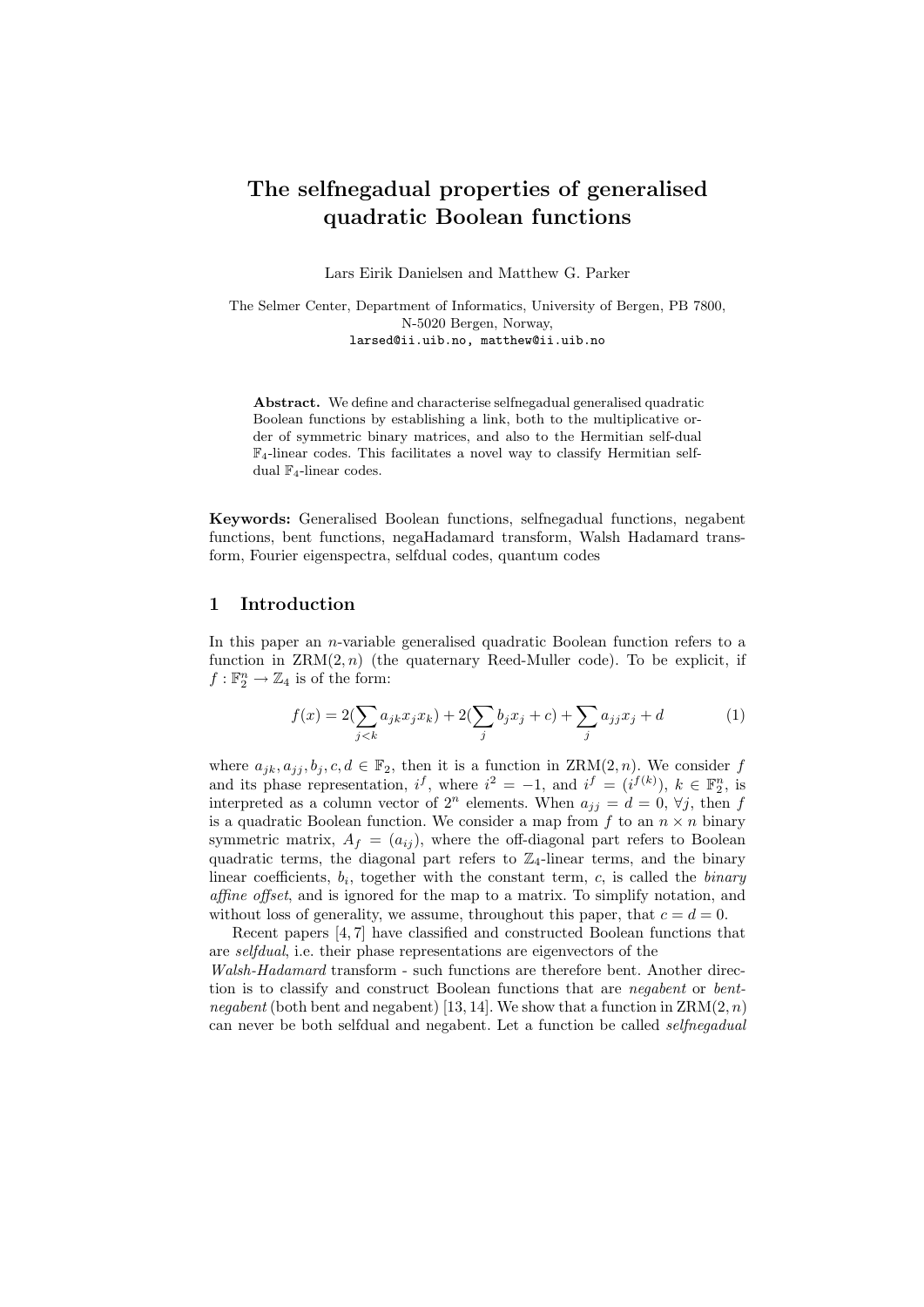if its phase representation is an eigenvector of the negaHadamard transform such functions are therefore negabent and it turns out that they are also bent. We show that there are no quadratic selfnegadual Boolean functions, but that there are selfnegadual functions in  $ZRM(2, n)$ . So, in this paper, we answer the following question:

#### Question 1. Which functions in  $ZRM(2, n)$  are selfnegadual?

The main result of this paper is to characterise those functions in  $\text{ZRM}(2, n)$ that are selfnegadual.

We came at this problem from an unusual direction. Our initial question was in the context of the study of multiplicative orders of symmetric binary matrices. Let A be such a matrix, and let it have order p if  $A^p = I$ , the identity, and  $A^{j} \neq I$ , for  $1 \leq j \leq p$ . We say that  $\text{ord}(A) = p$ , where A can only have an order if A has maximum rank. If  $f \in \text{ZRM}(2, n)$  is selfdual, then  $\text{ord}(A_f) = 2$  [4]. If f is negabent then  $A_f + I$  has maximum rank [13]. However, if  $\text{ord}(A_f) = 2$ then  $A_f + I$  cannot have maximum rank. This motivates the question:

#### Question 2. For which  $n \times n$  symmetric binary matrices, A, is ord(A) and  $\text{ord}(A + I)$  jointly minimised to 3?

An  $n \times n$  symmetric binary matrix, A, represents an *n*-vertex undirected graph with possible loops. For  $\omega$  primitive in  $\mathbb{F}_4$ , the rowspace of matrix  $A +$  $wI$  is a Hermitian selfdual  $\mathbb{F}_4$ -additive code of blocklength n. The graphical interpretation has been used to aid in classifying all selfdual  $\mathbb{F}_4$ -additive codes up to blocklength 12 [6]. A small subset of these matrices,  $A + \omega I$ , generate selfdual  $\mathbb{F}_4$ -additive codes that are also selfdual  $\mathbb{F}_4$ -linear of blocklength n - all selfdual  $\mathbb{F}_4$ -linear codes can be represented in this way. So we have the question:

#### Question 3. For which  $n \times n$  symmetric binary matrices,  $A$ , is the  $\mathbb{F}_4$ -additive code generated by  $A+wI$  also  $\mathbb{F}_4$ -linear?

Question 3 has been characterised by Van den Nest [15]. Our contribution is to show that questions 2 and 3 are the same question, and also the same as question 1 to within a binary affine offset.

In section 2 we characterise dualities of functions with respect to Walsh-Hadamard and negaHadamard transforms. In section 3 we look at orders of symmetric binary matrices, show how they relate to dualities of a function, and show that order is preserved by action of the orthogonal group. In section 4 we show how selfduality and selfnegaduality relate to linear selfdual codes over  $\mathbb{F}_2$  and  $\mathbb{F}_4$ , respectively, and also, by interpreting the symmetric matrix as an undirected graph, show how a modified form of local complementation [2] on the graph preserves selfnegaduality. In section 5 we use graphical interpretation, and orthogonal equivalence, to classify all Hermitian selfdual  $\mathbb{F}_4$ -linear codes up to  $n = 18$ .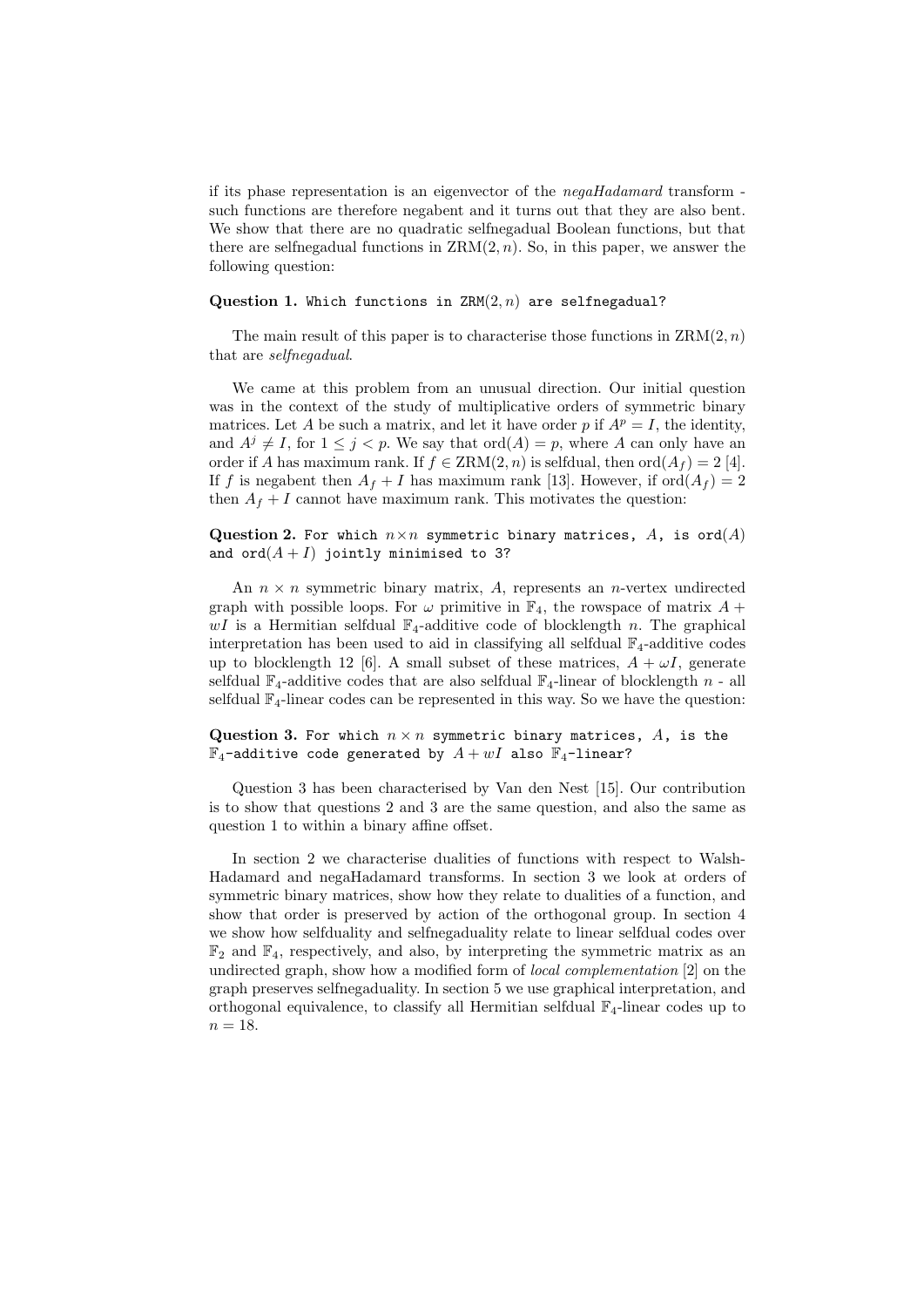#### 2 Bentness and selfdualities of functions - definitions

Let  $f: \mathbb{F}_2^n \to \mathbb{Z}_4$  be in ZRM $(2, n)$ . Let  $H = \frac{1}{\sqrt{n}}$  $\frac{1}{2} \begin{pmatrix} 1 & 1 \\ 1 & -1 \end{pmatrix}$  be the  $2 \times 2$  Hadamard matrix, and let  $N = \frac{1}{\sqrt{2}}$  $\frac{1}{2} \begin{pmatrix} 1 & i \\ 1 & -i \end{pmatrix}$ ,  $i^2 = -1$ , be the  $2 \times 2$  negaliadamard matrix. Let '⊗' indicate the tensor product of matrices.

We summarise, in table 1, the dualities that we discuss in this paper, where  $s, r, r' \in \mathbb{F}_2^n$ , and  $w(x)$  is the Hamming weight of x. For brevity, except in the case of selfdual and selfnegadual, we do not make explicit the global multiplicative constants or eigenvalues in these expressions, using symbols  $\alpha$  and  $\alpha'$  to indicate arbitrary constants that need only satisfy  $|\alpha| = |\alpha'| = 1$ . In [4] the cases of  $\alpha = 1$  and  $\alpha = -1$  were used to distinguish between selfdual and anti-selfdual, respectively, but we refer, here to the union of these two simply as selfdual. For selfnegadual, observe that  $N^3 = e^{\pi i/4}I$ . For some eigenvalue,  $\alpha$ , and eigenvector, v, of  $N^{\otimes n}$ , we have  $N^{\otimes n}v = \alpha v$ . Therefore  $(N^{\otimes n})^3v = \alpha^3v = e^{n\pi i/4}v$ . Therefore  $\alpha \in \{e^{(n+8k)\pi i/12}, k = 0, 1, 2\}$ . Choosing f from  $\text{ZRM}(2, n)$  and selfnegadual restricts  $\alpha$  to the alphabet  $\{e^{hi\pi/4}\}\$ , for some integer, h. Theorem 2 and lemma 11 will show that, for such an  $f$ , then  $n$  must be even. It then follows, uniquely, that  $\alpha = e^{-ni\pi/4}$ .

Table 1. Spectral dualities

| Property of $f \in \text{ZRM}(2,n)$ | equation satisfied by $f$                              |
|-------------------------------------|--------------------------------------------------------|
| bent                                | $i^{\hat{f}} \equiv \alpha H^{\otimes n} i^f$          |
| negabent                            | $i^{\tilde{f}} = \alpha N^{\otimes n} i^f$             |
| selfdual                            | $i^f = \pm H^{\otimes n} i^f$                          |
| selfnegadual                        | $i^f = e^{-ni\pi/4} N^{\otimes n} i^f$                 |
| P-dual                              | $i^{f(x)} = \alpha H^{\otimes n} i^{f(x+s)+r\cdot x}$  |
|                                     | $= \alpha' H^{\otimes n} i^{f(x) + r' \cdot x}$        |
| P-negadual                          | $i^{f(x)} = \alpha N^{\otimes n} i^{f(x+s)+r \cdot x}$ |
|                                     | $= \alpha' N^{\otimes n} i^{f(x) + r' \cdot x}$        |

If f is bent then its dual,  $\hat{f}$ , is also bent. But if f is negabent, then its dual,  $\tilde{f}$ , is only negabent if  $f$  is also bent. A selfdual function is bent and a selfnegadual function is bent-negabent, where bentness of the selfnegadual function follows because  $H^{\otimes n}i^{f(x)} = e^{ni\pi/4}H^{\otimes n}N^{\otimes n}i^{f(x)} = e^{ni\pi/4}i^{f(x)+\sum_j x_j}.$ 

Selfdual and selfnegadual are special cases of P-dual and P-negadual, respectively. If  $f - \hat{f}$  or  $f - \tilde{f}$  are binary affine then f is P-dual or P-negadual, respectively.

### 3 Matrix orders and function dualities

We wish to characterise the  $n \times n$  binary symmetric matrices, A, such that both ord(A) and ord( $A+I$ ) are as small as possible. We call A a  $(p, q)$ -matrix if A has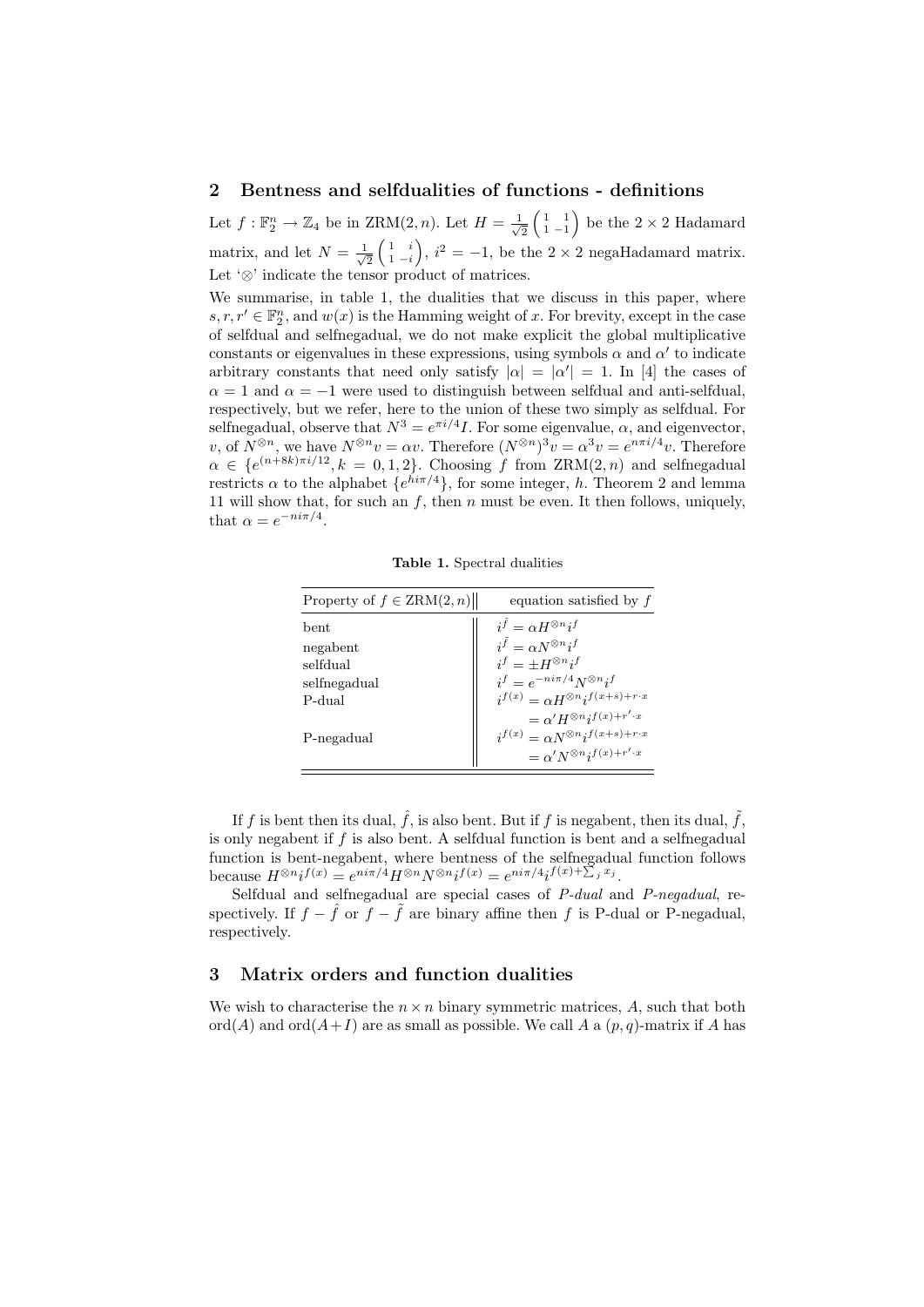order p and  $A+I$  has order q, where p or q equals '−' if A or  $A+I$ , respectively, does not have maximum rank. Trivially, if  $\text{ord}(A) = 1$ , then  $A = I$  and  $A + I$ cannot have maximum rank, in which case A is a  $(1, -)$ -matrix. Likewise, if  $\text{ord}(A) = 2$  then  $A + I$  cannot have maximum rank, as  $(A + I)^2 = A^2 + I = 0$ , in which case A is a  $(2, -)$ -matrix. So our first candidate of interest is for A to be a (3, 3)-matrix and, indeed, such symmetric binary matrices do exist. After some preliminary lemmas, we present, by considering the conditions on  $f \in \text{ZRM}(2,n)$ for selfduality and selfnegaduality, two theorems for  $(2, -)$  matrices (theorem 1), and (3, 3) matrices (theorem 2), respectively.

Let  $X = \begin{pmatrix} 0 & 1 \\ 1 & 0 \end{pmatrix}$  and  $Z = \begin{pmatrix} 1 & 0 \\ 0 & -1 \end{pmatrix}$ . The following lemma is easily verified.

Lemma 1.

 $HX = ZH$ ,  $HZ = XH$ ,  $NX = iZXN$ ,  $NZ = XN$ .

For  $r \in \mathbb{F}_2^n$ , U a 2 × 2 matrix,  $U^0 = I$ , the identity, and  $U^1 = U$ , let  $U_r = \bigotimes_{0 \leq j < n} U^{r_j}$ , be a  $2^n \times 2^n$  matrix constructed using the tensor product.

Lemma 2. For  $f$  bent,

$$
H^{\otimes n}i^{f(x+r)} = \alpha i^{\hat{f}(x) + 2r \cdot x}.
$$

Proof. By lemma 1 and table 1,

$$
H^{\otimes n}i^{f(x+r)} = H^{\otimes n}X_{r}i^{f(x)}
$$
  
=  $Z_{r}H^{\otimes n}i^{f(x)} = \alpha Z_{r}i^{\hat{f}(x)} = \alpha i^{\hat{f}(x)+2r \cdot x}.$ 

Lemma 3. For f negabent,

$$
N^{\otimes n}i^{f(x+r)} = \alpha i^{\tilde{f}(x+r) + 2r \cdot x + w(r)},
$$

and

$$
N^{\otimes n}i^{f(x)+2r\cdot x} = \alpha i^{\tilde{f}(x+r)}.
$$

Proof. By lemma 1 and table 1,

$$
\begin{split} N^{\otimes n}i^{f(x+r)}&=N^{\otimes n}X_{r}i^{f(x)}\\ &=i^{w(r)}Z_{r}X_{r}N^{\otimes n}i^{f(x)}=\alpha Z_{r}X_{r}i^{\tilde{f}(x)+w(r)}=\alpha i^{\tilde{f}(x+r)+2r\cdot x+w(r)}. \end{split}
$$

For the second part,

$$
N^{\otimes n}i^{f(x)+2r\cdot x} = N^{\otimes n}Z_{r}i^{f(x)} = X_{r}N^{\otimes n}i^{f(x)} = \alpha X_{r}i^{\tilde{f}(x)} = \alpha i^{\tilde{f}(x+r)}.
$$

 $\Box$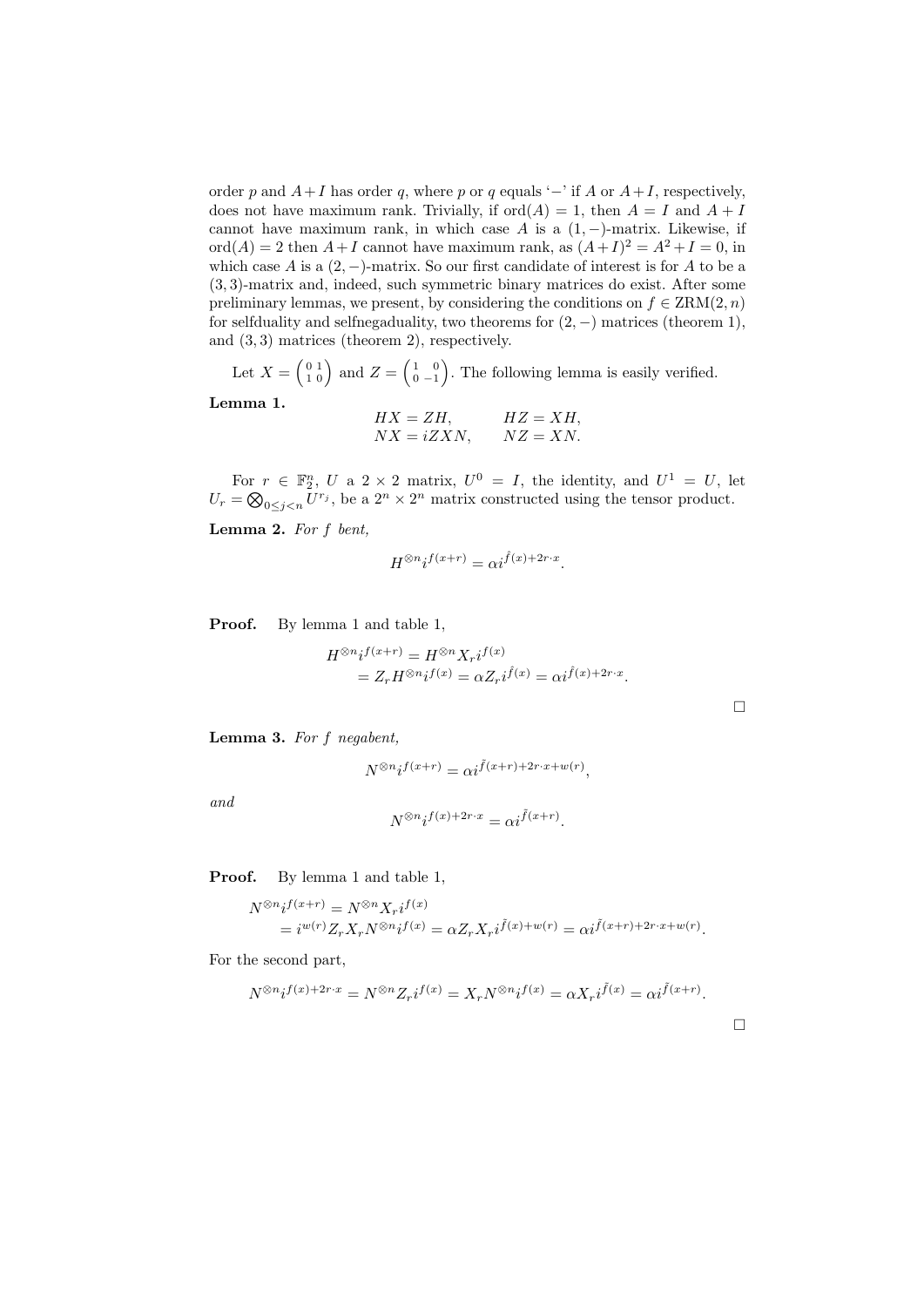**Lemma 4.** For  $f \in \text{ZRM}(2, n)$ , and for any  $r \in \mathbb{F}_2^n$ ,  $r \neq 0$ ,

$$
f(x+r) = f(x) + 2A_f r \cdot x + f(r).
$$

**Proof.** To within a constant,  $f(x) = 2q(x) + 2b \cdot x + l \cdot x$ , where q is a homogeneous quadratic, and  $b, l \in \mathbb{F}_2^n$ . Then  $2q(x+r) = 2(q(x) + A_q r \cdot x + q(r)),$  $2b \cdot (x + r) = 2b \cdot x + 2b \cdot r$ , and  $l \cdot (x + r) = l \cdot x + 2l \cdot r \cdot x + l \cdot r$ . Therefore  $f(x + r) = 2q(x + r) + 2b \cdot (x + r) + l \cdot (x + r) = (2q(x) + 2b \cdot x + l \cdot x) + 2(A_q r + r)$  $l \cdot r) \cdot x + (2q(r) + 2b \cdot r + l \cdot r)$ . Observe that  $A_f r = A_q r + l \cdot r$ .

**Theorem 1.** If f is selfdual or anti-selfdual then  $A_f$  is a  $(2, -)$ -matrix, and  $f(r) = -f(A_f r)$ ,  $\forall r \in \mathbb{F}_2^n$ ,  $r \neq 0$ . Conversely, if  $A_f$  is a  $(2, -)$ -matrix, then  $A_{\hat{f}} = A_f$ , i.e. f is P-dual, and  $f(r) = -\hat{f}(A_f r)$ ,  $\forall r \in \mathbb{F}_2^n$ ,  $r \neq 0$ .

Proof. Using table 1, lemmas 2 and 4,

$$
H^{\otimes n} i^{f(x+r)} = H^{\otimes n} i^{f(x)+2A_f r\cdot x + f(r)} = \alpha i^{f(x)+2r\cdot x}.
$$

Similarly,

$$
H^{\otimes n} i^{f(x+Ar)} = H^{\otimes n} i^{f(x)+2A_f^2 r\cdot x + f(A_f r)} = \alpha i^{f(x)+2A_f r\cdot x}.
$$

Then, as  $H^{\otimes n}$  is self-inverse,

$$
\alpha i^{f(x)+2r\cdot x-f(r)} = \alpha i^{f(x)+2A_f^2r\cdot x+f(A_f r)},
$$

from which  $A_f^2 = I$  and  $f(r) = -f(A_f r)$ . For the converse, we have that

$$
H^{\otimes n}i^{f(x+r)} = H^{\otimes n}i^{f(x)+2A_f r\cdot x + f(r)} = \alpha i^{\hat{f}(x)+2r\cdot x},
$$

and

$$
H^{\otimes n}i^{\hat{f}(x+A_f r)} = H^{\otimes n}i^{\hat{f}(x)+2A_f A_{\hat{f}} r \cdot x + \hat{f}(A_f r)} = \alpha i^{f(x)+2A_f r \cdot x}.
$$

Combining gives

$$
i^{\hat{f}(x) + 2r \cdot x - f(r)} = i^{\hat{f}(x) + 2A_f A_f r \cdot x + \hat{f}(A_f r)}.
$$

 $\Box$ 

**Theorem 2.** If f is selfnegadual then  $A_f$  is a  $(3,3)$ -matrix, and  $f(A_f r) = w(r)$ ,  $\forall r \in \mathbb{F}_2^n$ ,  $r \neq 0$ . Conversely, if  $A_f$  is a  $(3,3)$ -matrix then  $A_{\tilde{f}} = A_f$ , f is Pnegadual, and  $f(A_f r) = f(r) - \tilde{f}(r) + w(r)$ ,  $\forall r \in \mathbb{F}_2^n$ ,  $r \neq 0$ .

Proof. Using table 1, lemmas 3 and 4,

$$
N^{\otimes n}i^{f(x)+2A_f r \cdot x} = \alpha i^{f(x+A_f r)} = \alpha i^{f(x)+2A_f^2 r \cdot x + f(A_f r)},
$$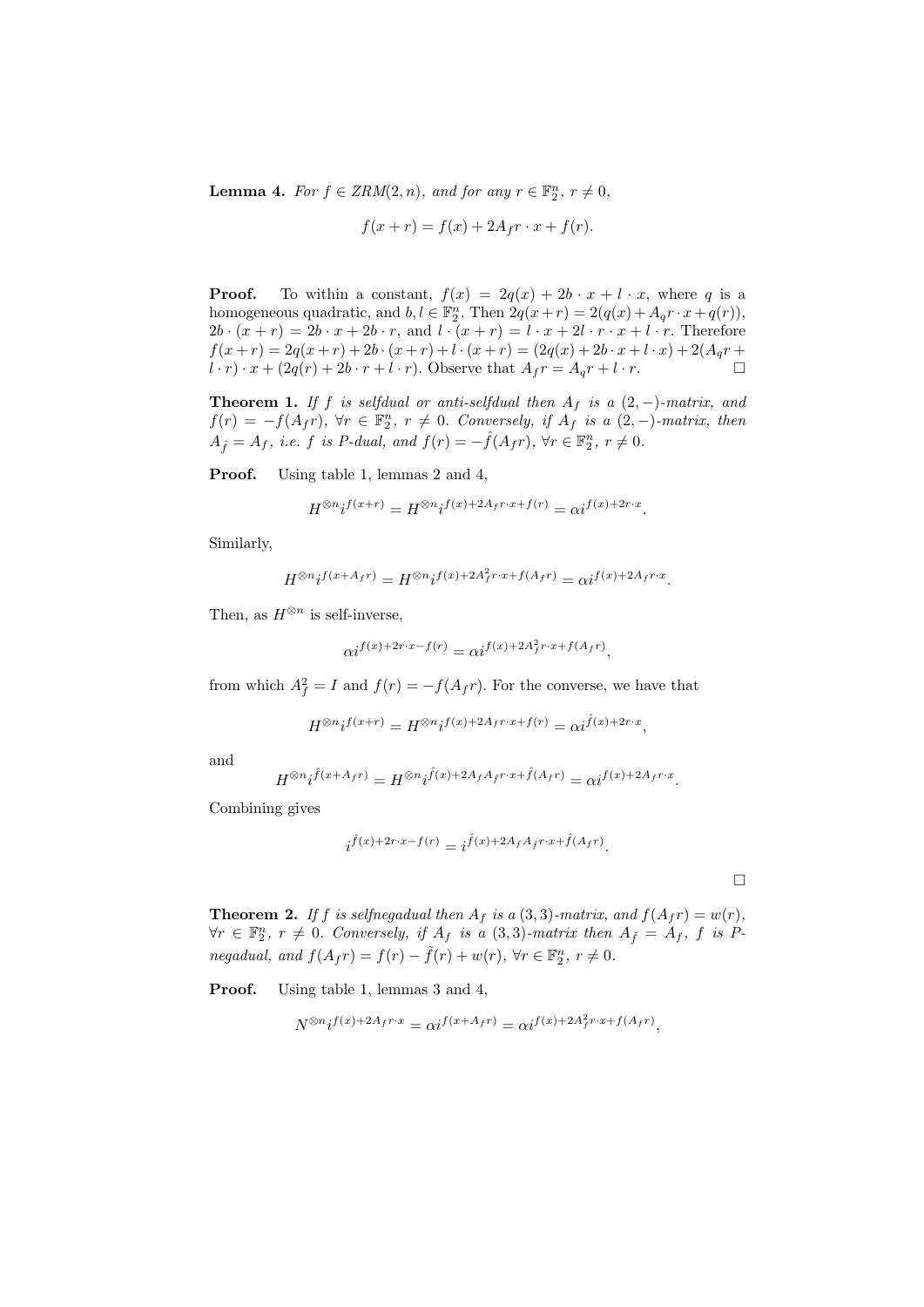$$
N^{\otimes n}i^{f(x+r)}=\alpha i^{f(x+r)+2r\cdot x+w(r)}=\alpha i^{f(x)+2(A_f+I)r\cdot x+f(r)+w(r)}.
$$

But, by lemma 4, we can equate these equations and the first part of the theorem follows. For the second part we obtain, in a similar fashion,

$$
i^{f(x)+2A_fA_{\tilde{f}}r\cdot x+f(A_{\tilde{f}}r)+\tilde{f}(r)}=i^{f(x)+2(A_f+I)r\cdot x+f(r)+w(r)},
$$

leading to  $A_f + I = A_f A_{\tilde{f}}$  and  $f(A_{\tilde{f}}r) = f(r) - \tilde{f}(r) + w(r)$ . The argument is completed by constraining  $\text{ord}(A_f) = 3$ , and  $A_f + I$  to be of maximum rank, in which case  $A_f$  is a (3, 3) matrix and  $A_f^2 + A_f + I = 0$ .

Before continuing, we summarise function dualities of  $f$  in terms of the associated orders of  $A_f$ .

| property of: $  f  $            |                                                                  | $+$ $\sum_i x_i$ |            |
|---------------------------------|------------------------------------------------------------------|------------------|------------|
|                                 | $\vert\vert$ bent $\vert$ negabent $\vert$ P-dual $\vert$ P-dual |                  | P-negadual |
| $\mathrm{ord}(A_f)$             |                                                                  |                  |            |
| $\operatorname{ord}(A_f+I)\ $ - |                                                                  |                  |            |

**Remarks:** The condition in the proof of theorem 2 that  $A + I$  has maximum rank is important, as both  $(3, -)$  and  $(-, 3)$  matrices exist. For A of order 3,  $(A^{3}+I)=(A^{2}+A+I)(A+I)$ , and the condition that  $(A+I)$  has maximum rank is equivalent to the condition that  $A^2 + A + I = 0$ . In the full paper we discuss the binary offsets,  $b$  in  $(1)$ , required to make a P-dual or P-negadual function, f, selfdual or selfnegadual, respectively, for  $A_f$  a  $(2, -)$  or  $(3, 3)$  matrix, respectively. For  $A_f$  a given  $(2, -)$  matrix the set of valid b vectors is of size the binary eigenspace of  $A_f$  but, for  $A_f$  a given  $(3,3)$  matrix, there is only one valid b vector, as follows from condition  $f(A_f r) = w(r)$ ,  $\forall r \neq 0$ , in theorem 2.

**Lemma 5.**  $\left[1, 11\right]$  An invertible binary symmetric matrix can be factored in the form  $MM^T$  iff it has at least one nonzero term on the main diagonal.

If  $f \in \text{ZRM}(2,n)$  is such that  $A_f$  has zero diagonal, then f is a quadratic Boolean function.

**Lemma 6.** If f is a bent quadratic Boolean function, then  $A_f$  has even order.

**Proof.** If  $A_f$  has odd order, p, then we can write  $A_f = B^2$ , where  $B = A_f^{\frac{p+1}{2}}$ . But, B is symmetric as  $A_f$  is symmetric so  $A_f = BB^T$  which, by lemma 5, is impossible as  $A_f$  has no ones on its diagonal.

Lemma 7. There are no selfnegadual quadratic Boolean functions.

**Proof.** By theorem 2,  $A_f$  has order 3 if  $f \in \text{ZRM}(2, n)$  is selfnegadual. Therefore, by lemma 6,  $f$  cannot be a quadratic Boolean function.  $\Box$ 

and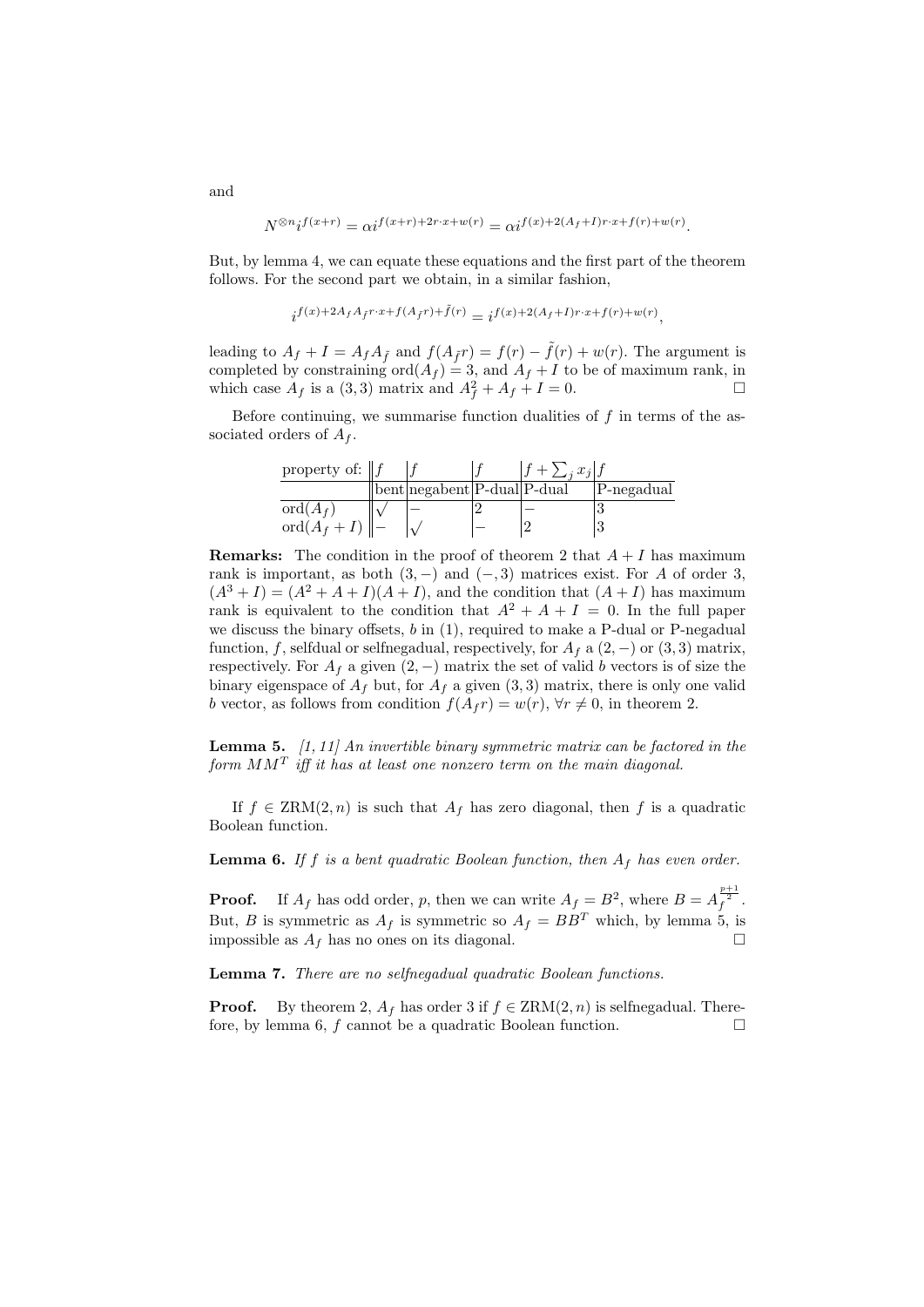Remark: The result of lemma 7 can also be deduced from the thesis of Van den Nest [15], in the context of  $\mathbb{F}_4$ -additive and  $\mathbb{F}_4$ -linear codes.

We identify an action which preserves the  $(p, q)$  property of a matrix. An orthogonal matrix, U, satisfies  $UU^T = I$ . The set of  $n \times n$  binary orthogonal matrices forms a group,  $\mathcal{O}_n$ , under multiplication.

**Lemma 8.** For A a symmetric  $n \times n$  matrix, and  $U \in \mathcal{O}_n$ , then  $UAU^T$  is a  $(p, q)$ -matrix iff A is a  $(p, q)$ -matrix.

**Proof.** We have that  $(UAU^T)^p = U A^p U^T = I$ . For  $0 < j < p$ , we need to show that  $UA^jU^T \neq I$ . But if  $UA^jU^T = I$  then  $UA^j$  is the matrix inverse of  $U^T$ , and there is only one inverse of  $U^T$ , namely U, so  $U^j = I$  and  $UA^jU^T \neq I$ . The same argument holds if we replace A by  $A + I$ , and p by q. Moreover, if  $A_f$  or  $A_f + I$  are not of maximum rank, then neither are their orthogonal transformations, so non-order is also preserved by the action of  $\mathcal{O}_n$ .

**Corollary 1.** (of lemma 8) For  $U \in \mathcal{O}_n$  and  $f(x) \in \text{ZRM}(2,n)$ , and by theorems 1 and 2, if  $f(x)$  is selfdual then so is  $f(Ux)$  and, if  $f(x)$  is selfnegadual then so is  $f(Ux)$ .

#### 4 Graphs and code dualities

Let A be an  $n \times n$  symmetric binary matrix. Then A can be used to generate codes, and can also be interpreted as an adjacency matrix for an undirected graph, where the graph of A has loops if its diagonal is non-zero. The next lemma is well-known.

**Lemma 9.** If A has zero diagonal, and if  $A^2 = I$  then the linear space generated by the rows of  $A+I$  is a self-orthogonal binary linear code of dimension rank( $A+I$ I). In particular, if A is the adjacency matrix for a bipartite graph with equal-size partitions, then  $A + I$  generates a selfdual binary linear code.

**Proof.** The rows of A are pairwise orthogonal as  $A^2 = I$ . Therefore the rows of  $A + I$  are pairwise orthogonal as A is symmetric. The linear space generated by  $A + I$  is self-orthogonal because  $(A + I)(A + I)^{T} = 0$ . For the last part,  $A=\left(\begin{array}{cc} 0 & F \\ P^T & 0 \end{array}\right)$  $\left( \begin{smallmatrix} 0 & P \\ P^T & 0 \end{smallmatrix} \right)$ , P square, so  $A + I$  spans a self-dual code.

An *additive* code over  $\mathbb{F}_4 = \{0, 1, \omega, \overline{\omega} = \omega + 1\}$  of length *n* is a  $\mathbb{F}_2$ -linear subgroup of  $\mathbb{F}_4^n$ . We define the *dual* of the code C with respect to the trace inner subgroup of  $\mathbb{F}_4$ . We define the *didat* of the code c with respect to the *three inner*<br>product as  $C^{\perp} = {\boldsymbol{u} \in \mathbb{F}_4^n \mid \sum_{i=1}^n (u_i \overline{c_i} + \overline{u_i} c_i)} = 0$  for all  $\mathbf{c} \in C}$ , and say that it is selfdual if  $C = C^{\perp}$ . A *linear* code over  $\mathbb{F}_4$  which is selfdual with respect to the *Hermitian inner product*, i.e.,  $\mathbf{u} \cdot \overline{\mathbf{v}}$ , is also selfdual additive with respect to the trace inner product. However, most selfdual additive codes are not  $\mathbb{F}_4$ linear. Two selfdual additive codes over  $\mathbb{F}_4$  are *equivalent* if we can obtain one from the other by permuting, scaling, and conjugating coordinates. Equivalence of selfdual linear codes is defined similarly, with the exception that conjugating single coordinates is not permitted.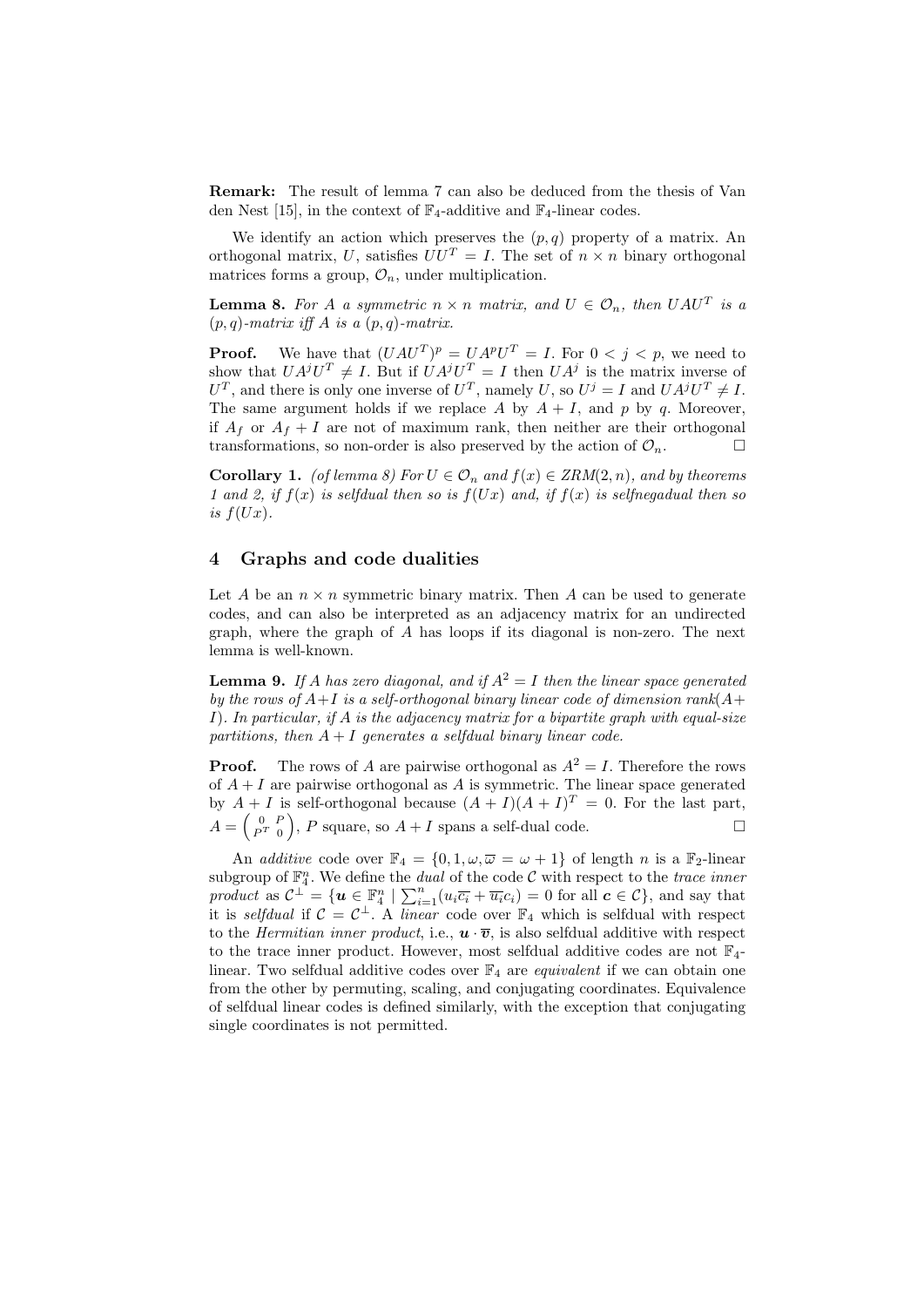It is known [15] that any selfdual additive code has a *standard form*  $n \times n$ generator matrix of the form  $A + \omega I$ , where I is the identity matrix and A is a binary symmetric matrix. It is also known [15] that two codes are equivalent iff the corresponding graphs are related via *local complementation*  $(LC)$  [2]. Given a generator matrix of standard form, conjugating a coordinate is equivalent to complementing a diagonal element in A. Hence, for selfdual additive codes considered up to equivalence, this diagonal can always be set to zero. For selfdual linear codes (represented by overdefined  $n \times n$  generator matrices), the diagonal is of importance and can in fact never be zero.

**Lemma 10.** [15] For A and B symmetric, a Hermitian selfdual  $\mathbb{F}_4$ -additive code, generated by  $A + \omega B$ , is  $\mathbb{F}_4$ -linear iff  $AA^T + BB^T + AB^T = 0$ . Moreover, if  $B = I$ , this condition reduces to  $A^2 + A + I = 0$ .

**Corollary 2.**  $A + \omega I$  is the codespace of a Hermitian selfdual  $\mathbb{F}_4$ -linear code iff A is a  $(3,3)$  matrix.

**Proof.** Follows from lemma 10 as the condition  $A^2 + A + I = 0$  immediately implies that both A and  $A + I$  have order 3.

Let  $G_A$  be the *n*-vertex graph of A with an edge between i and j iff  $a_{ij} = 1$ , and a loop at vertex j iff  $a_{ij} = 1$ .

**Lemma 11.** If A is a  $(3,3)$  matrix, then all vertices of  $G_A$  have odd degree, disregarding loops. In such a case, n, the number of vertices, must be even.

**Proof.** Since A is a (3,3) function,  $A^2 = A + I$ . Hence the diagonal entries in  $A<sup>2</sup>$  must be the complements of the diagonal entries of A. This criterion is satisfied iff there is an odd number of 1s among the off-diagonal entries in each row of A. The number of edges of a graph equals the sum of the vertex degrees divided by 2. But, if all vertex degrees are odd, then n must be even. **Remark:** It is also a well-known fact that all codewords of selfdual  $\mathbb{F}_4$ -linear codes have even weight, which amounts to the same thing.

It is known [6] that *local complementation* (LC) acting on  $G_A$ , where loops are ignored, preserves, to within equivalence, the  $\mathbb{F}_4$  additive selfdual code generated by  $A + \omega I$ . However, for those additive codes that are also linear codes, one has to modify local complementation to take account of loops, so that the additive code remains linear after local complementation. We first describe this modified form of local complementation  $(LC^*)$  and then prove that it preserves linearity of the  $\mathbb{F}_4$  codespace. Let  $\mathcal{N}_j \subset \{0, 1, \ldots, n-1\}$  be the set of vertices that are neighbours to vertex j in  $G_A$  (not including j itself). Let LC<sup>\*</sup> at vertex j of  $G_A$ produce the graph  $G_{A'}$ .

#### Modified local complementation (LC\*):

 $LC^*$  on  $G_A$  at vertex j is realised by

$$
\begin{array}{ll} a'_{ik}=a'_{ki}=a_{ik}+1 & \quad i,k\in\mathcal{N}_j,\\ a'_{ik}=a'_{ki}=a_{ik} & \quad \text{otherwise.}\\ a'_{ii}=a_{ii}+1 & \quad i\in j\bigcup\mathcal{N}_j,\\ a'_{ii}=a_{ii} & \quad \text{otherwise.}\end{array}
$$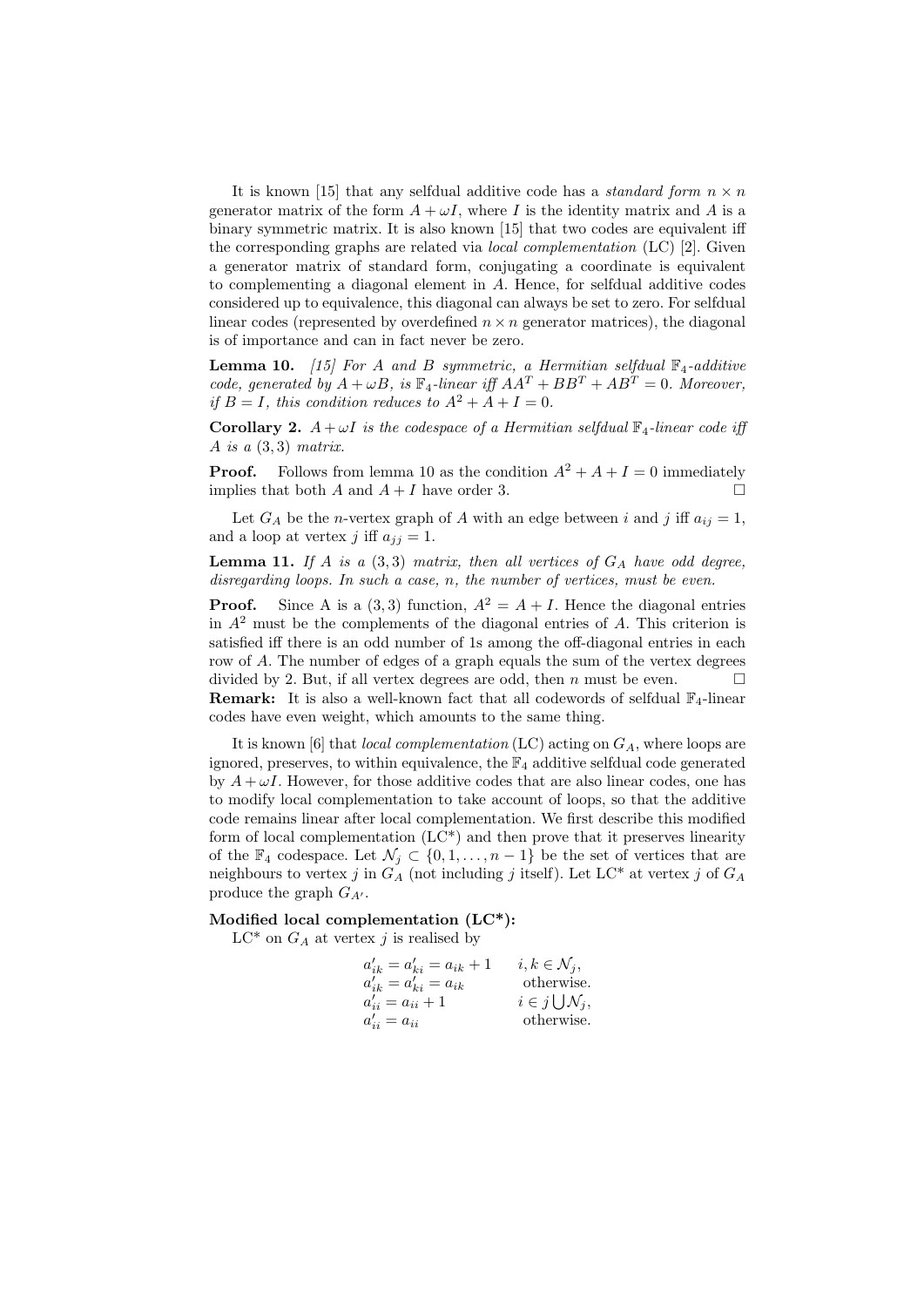**Lemma 12.** Let  $G_{A'}$  be the graph resulting from  $LC^*$  on  $G_A$  at some vertex. If A is a  $(3,3)$ -matrix, then A' is also a  $(3,3)$ -matrix.

**Proof.** Let LC\* act on  $G_A$  at vertex j. Let  $D = (d_{ik})$  and  $V = (v_{ik})$  be  $n \times n$  binary matrices such that  $d_{ij} = 1$  and  $d_{ik} = 0$  otherwise, and  $v_{ik} = 1$ ,  $\forall i, k \in \mathcal{N}_i, i \neq k$ , and  $v_{ik} = 0$  otherwise. Then, by the LC\* rule, one can see that  $A' = A + D + V$ . A' is a (3,3)-matrix iff  $A'^2 = A' + I$ . But  $A'^2 = (A + D + V)^2$  $(A^{2} + D^{2} + V^{2}) + (AD + DA) + (AV + VA) + (DV + VD)$ . But  $A^{2} = A + D^{2}$ as A is a (3,3)-matrix. Moreover it is easily verified that  $D^2 = D$ . Using lemma 11,  $V^2 = V$ , and  $AD + DA = AV + VA$ . D and V are row/column disjoint, so  $DV + VD = 0$ . Therefore,  $A'^2 = A + I + D + V = A' + I$ , as required.

The modified local complementation proposed in [3] differs crucially from ours - when doing a local complementation at vertex  $j$ , they do not flip the diagonal at  $j$ , whereas we do.

#### 5 Code classification

Selfdual linear codes over  $\mathbb{F}_4$  have been classified up to length 16 [5, 12]. As a consequence of lemma 10 and corollary 2, we can use the correspondence to (3,3) matrices to devise a new algorithm and classify codes of length 18. During the process of extending the result to length 20, we became aware that codes of length 18 and 20 have already been classified independently in two preprints recently made available online [8, 9]. However, we still give an overview of our approach, since it gives different theoretical insights and highlights the connection between selfdual codes and selfnegadual Boolean functions.

Table 2. Number of selfdual linear codes over  $\mathbb{F}_4$  of length n [5, 8, 9, 12]

|  |  |  |  |  | n 2 4 6 8 10 12 14 16 18 20 |
|--|--|--|--|--|-----------------------------|
|  |  |  |  |  | 1 1 2 3 5 10 21 55 245 3427 |

Conjecture 1. Given two  $n \times n$  (3,3) matrices A and A', there always exists an orthogonal matrix  $U \in \mathcal{O}_n$  such that  $A' = UAU^T$ .

By our classification, we verify this conjecture numerically for  $n \leq 18$ . Also note that it has been shown by Janusz [10] that all selfdual binary codes of length n are equivalent under the action of  $\mathcal{O}_n$ . It is known [10] that  $\mathcal{O}_n$  is generated by all matrices of the form  $PM$ , where  $P$  is a permutation matrix and  $M = \begin{pmatrix} I_{n-4} & 0 \\ 0 & I_{n+4} \end{pmatrix}$  $\begin{pmatrix} 0 & 0 \\ 0 & I_4+J_4 \end{pmatrix}$ , where  $J_4$  is the  $4 \times 4$  all-one matrix. As a canonical representative for selfdual  $\mathbb{F}_4$ -linear codes of length 2n, we choose the matrix  $C = \begin{pmatrix} 0 & 1 \\ 1 & 1 \end{pmatrix} \otimes I_n$ . Starting from C, we then apply orthogonal transforms until one representative from each equivalence class has been found. (Which is verified by checking the mass formula [12].) In practice, we achieve this by generating  $C' = (PM)C(PM)^T$  for all the  $\binom{n}{4}$  non-trivial permutations P. C' is then